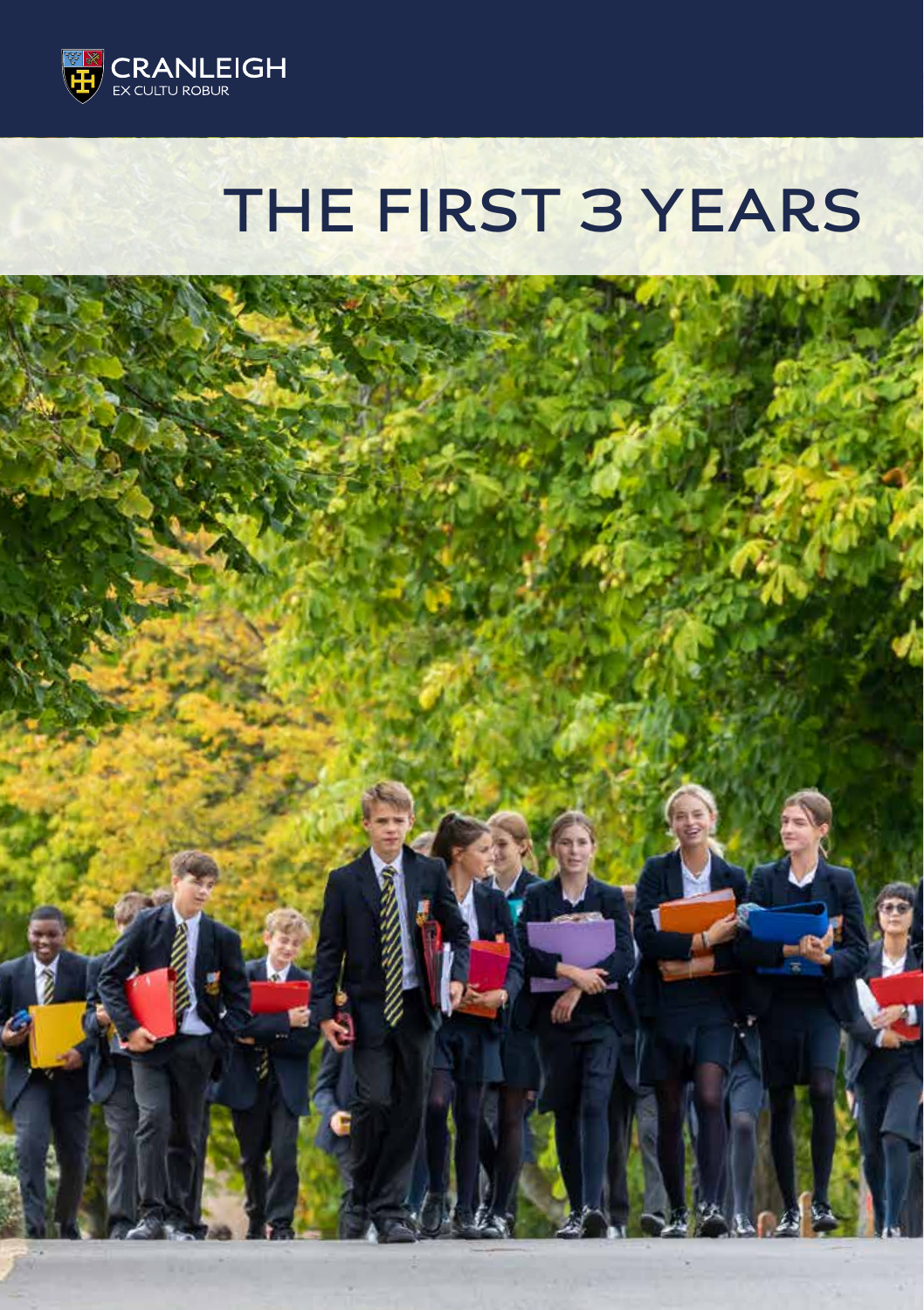

This booklet is entitled *The First Three Years* and for all pupils, these are critical years. They mark the next rung on the ladder which typically leads to university and a career.

Over this period pupils have to acquire effective study habits which will serve them for the rest of their lives. It is our intention that they should receive a broad subject-based education which also places a heavy emphasis on the techniques of study. In this way, our pupils should be well placed to cope with future challenges and be in a position to respond to them.

One of the foundations for achieving this is the tutorial system. Within the week a specific time is reserved for tutors to see their Lower School tutees as a group. Some of these sessions will allow the tutor to discuss matters relating to Personal, Social, Health and Economic Education. Other sessions will concentrate on time management and study skills. These times will also enable the tutor to deal with any work problems that may arise and to discuss reports. In effect, the tutorial becomes a vital and integral part of the academic and pastoral structure. It will aid pupils' academic development.

The booklet details the courses available and our reporting procedures. I hope it demonstrates how we intend to enable pupils to develop their potential to the fullest.

Mr Jamie Bartlett Head of Lower School Studies

# PREFACE CONTENTS

| The First Three Years                             | 5              |
|---------------------------------------------------|----------------|
| The Lower School and GCSF                         | 5              |
| The Fourth Form                                   | 5              |
| Fifth Forms                                       | 5              |
| <b>Monitoring Progress</b>                        | $\overline{7}$ |
| Reporting and the Tutorial System                 | $\overline{7}$ |
| Parental Contact                                  | 7              |
| The Fourth and Lower Fifth Form Parents' Meetings | 8              |
| The Upper Fifth Form Parents' Meetings and        |                |
| Sixth Form Subject Choices                        | 8              |
| Course Details                                    | 9              |
| Art                                               | 9              |
| <b>Classical Civilisation</b>                     | 9              |
| Design Engineering                                | 10             |
| Drama and Theatre                                 | 10             |
| <b>English and English Literature</b>             | 11             |
| French                                            | 12             |
| Geography                                         | 12             |
| Greek                                             | 13             |
| History                                           | 13             |
| l atin                                            | 14             |
| Mathematics                                       | 14             |
| Music                                             | 15             |
| Physical Education                                | 15             |
| Religion and Philosophy                           | 16             |
| The Sciences (DAS /TAS)                           | 16             |
| Spanish                                           | 17             |
| School Certificate in Philosophy                  | 19             |
| Cranleigh Futures                                 | 20             |
| <b>PSHFF</b>                                      | 21             |
| Lower School PSHFF                                | 21             |
| Parental Involvement                              | 21             |
| Academic Responsibilities at Cranleigh            | 22             |
| <b>Heads of Department</b>                        | 22             |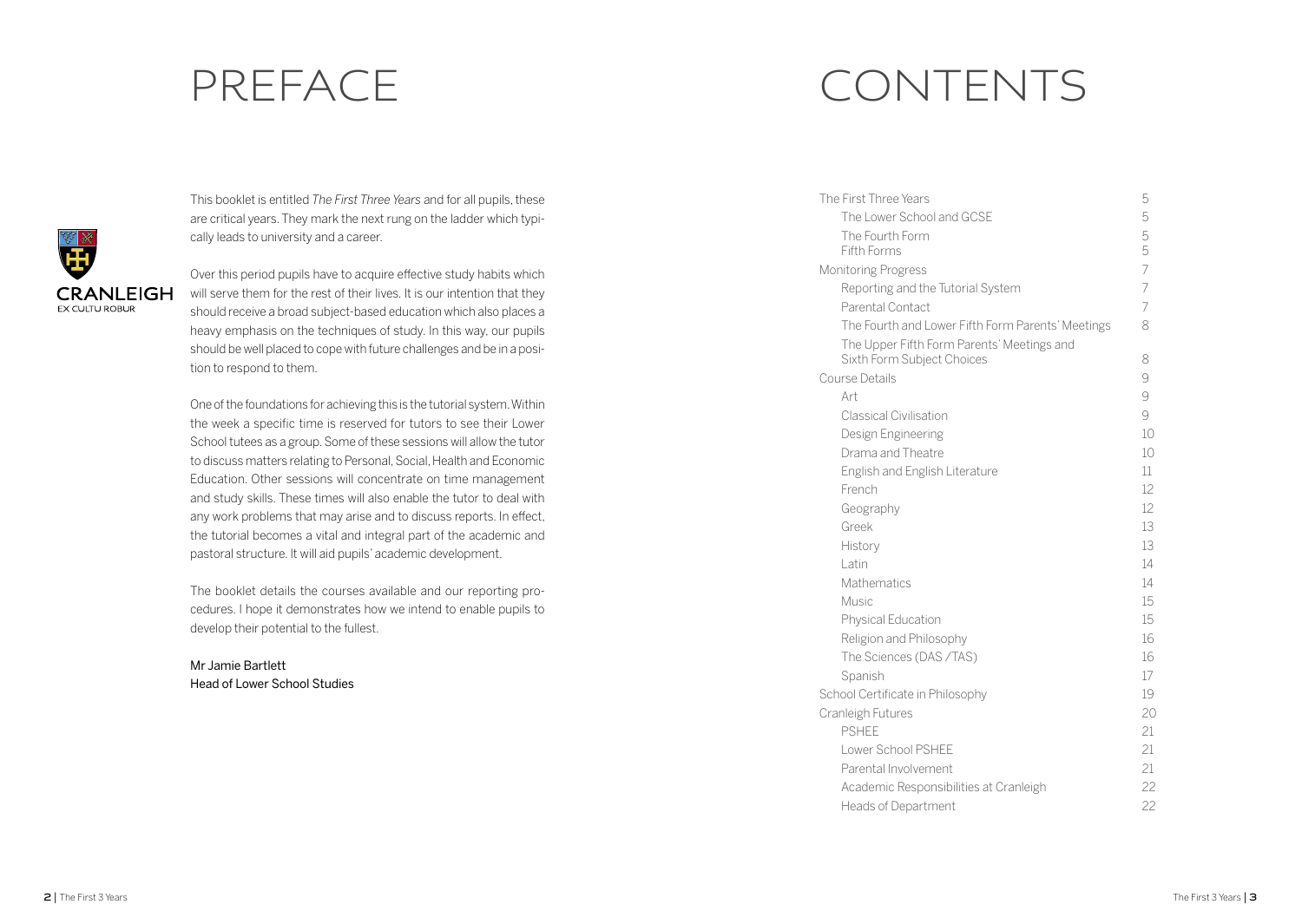

# THE FIRST THREE YEARS

#### THE LOWER SCHOOL AND GCSE

Our aim at Cranleigh is to work within the spirit of the National Curriculum, but to offer more, taking full advantage of our independence and the extra time available to a boarding school.

We retain a very broad curriculum in the first three years so that few options are ruled out before A Level choices are made in the Upper Fifth year. To encourage our pupils, we offer an options system in the Fourth Form as well as a GCSE options system for the Lower Fifth and Upper Fifth years. Fuller details are provided within this booklet but suffice to say this is a manageable, though demanding, workload over a range of subjects wide enough to satisfy universities and future employers.

It should be noted that Cranleigh School regularly reviews its curriculum offering, based on staffing and uptake, so the information provided in this booklet is subject to change.

Brief descriptions of the subject courses are given later in this booklet. All courses are sufficiently rigor ous to provide adequate preparation for Sixth Form work. For Sixth Form entry, we expect our pupils to achieve a grade 4 in Maths and English Language and a total of six "points" from their GCSEs as a whole. For this purpose, grades 9, 8 and 7 count as two "points" and a grade 6 as one "point".

#### THE FOURTH FORM

Core subjects for all are Biology, Chemistry, English, Geography, History, Mathematics, Physics, and Religious Studies.

In addition, a pupil will study at least one modern foreign language<sup>1</sup> (French or Spanish) and either Classical Civilisation or Latin.

Pupils will also have the choice of three subjects from the following six options: Art, Design Engineering, Drama, French (as an optional second language), Greek and Music.

#### FIFTH FORMS

English Language, English Literature and Mathematics are core subjects.

In addition, pupils must choose a compulsory Modern Foreign Language from French<sup>2</sup> or Spanish<sup>3</sup>.

 *1 Pupils joining the Fourth Form choose to study French or Spanish, or might wish to study both languages. Both French and Spanish are offered 'ab initio', i.e. for those who have no previous experience of the language, as well as both being available for pupils with prior learning, such as having taken Common Entrance. Any queries regarding a student who is a native speaker of either language, or with a very high degree of fluency, should be directed to the Head of Modern Languages.*

<sup>2</sup> Fourth Form pupils selecting French as their primary modern foreign language will have three 50-minute *lessons per week while those pupils selecting French as their second language will have two 50-minute lessons per week.*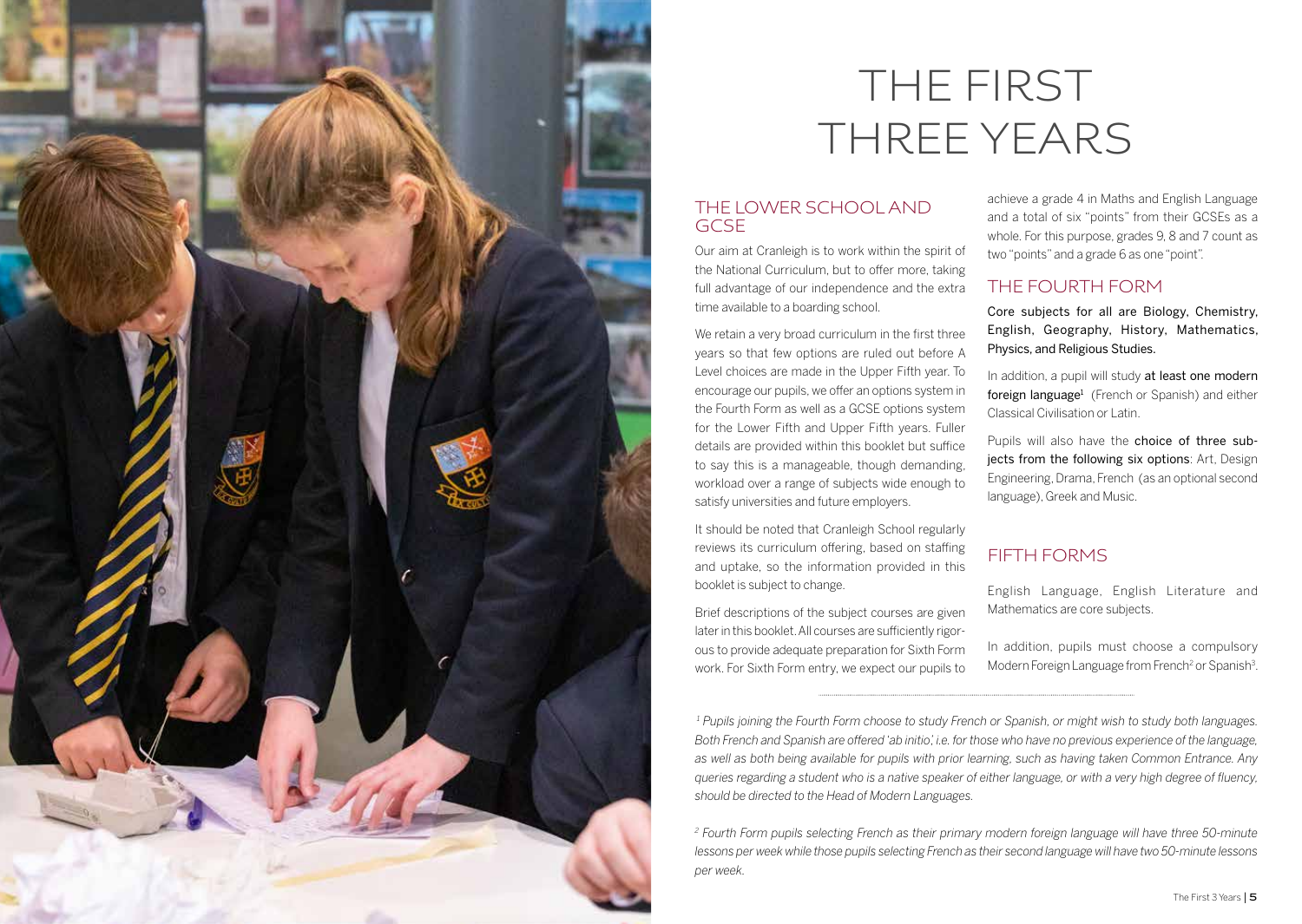Pupils must then choose either:

- Triple Award Science (TAS) with three optional subjects or
- Double Award Science on Six (DAS on 6) with four optional subjects or
- Double Award Science on Nine (DAS on 9) with three optional subjects

#### **TRIPLE AWARD SCIENCE (TAS)**

Pupils opting for TAS will study each of the three sciences as separate IGCSEs. This will be covered through nine lessons per week. TAS is likely to be chosen by those pupils who are particularly passionate about their science subjects and are considering taking one or more sciences at A Level.

#### **DOUBLE AWARD SCIENCE (DAS)**

Alternatively, pupils opting for DAS will pursue a reduced specification (still covering material from each science subject) with their assessment combined under the umbrella of Double Award Science. Pupils studying DAS will still have the option of taking one or more sciences at A Level. This option can be delivered through six or nine lessons per week.

DAS on 6: This option will be delivered through six lessons of contact time per week and

pupils will obtain two Double Award Science GCSEs. Pupils will choose FOUR additional 'Options' subjects. The DAS on SIX option is likely to be chosen by pupils who wish to retain a wider breadth of subjects, thus retaining a wider availability of A Level choices. Pupils studying DAS will still have the option of taking one or more sciences at A Level. It should be noted that covering three Sciences in just six lessons per week is a demanding prospect. Therefore you should only choose this option if you are strong in the Sciences.

DAS on 9: This option will be delivered through nine lessons of contact time per week and pupils will obtain two Double Award Science GCSEs. Pupils will choose THREE additional 'Options' subjects. The DAS on NINE option is likely to be chosen by pupils who find Sciences particularly challenging and would benefit from additional contact time. If you take this, you can still take one or more sciences at  $A | P$ 

Once pupils have chosen their compulsory Modern Foreign Language and Triple/Double Award Science, they then choose three or four of the Options Subjects, listed as follows: Art, Classical Civilisation, Design Engineering, Drama, French, Geography, Gratin4 , History, Latin, Music, Physical Education, Religious Studies, Learning Support<sup>5</sup>.

# MONITORING PROGRESS

#### REPORTING AND THE TUTORIAL SYSTEM

On a regular basis, subject teachers write formal reports on a pupil's progress, together with separate grades for: achievement; effort in class; and effort in prep. In addition, there are a number of 'grade only' reports, which provide a useful snap-shot of progress. The reports are made available to pupils and parents via the portal. They are checked and discussed by the pupil with the tutor at a tutorial, where advice, guidance and plenty of encouragement is offered. These reports act as a permanent record of the pupil's progress through the Lower School.

A six-point scale is used for reporting on progress. A letter is given for achievement (A\*-E) and a number is given for effort (1-5) with 1 representing "Outstanding", 2 "Good", 3 "Satisfactory", 4 "Inconsistent or Coasting", 5 "Poor". Letters and numbers can appear in any combination according to the level of effort and achievement. They refer only to work done in the reporting period: they are not cumulative and hence a pupil could find that the grades awarded may vary significantly from one report to the next. The achievement grade is related to the standard of the pupil's work in relation to their year group.

In the Lower and Upper Fifth years, as pupils embark on their GCSE course, their achievement grades will change to the GCSE grading system of 9-1. Specifically, this grade will be an indication of the final examination grade that a pupil would be most likely to achieve if they continue to work at the level shown in that reporting period.

In addition, there are monitoring systems available to subject teachers and tutors for more regular and detailed supervision of any pupil whose work or attitude gives cause for concern. Copies of grades for achievement and effort are also sent to the Headmaster, the Deputy Head Academic and the Head of Lower School Studies.

Internal testing is an important part of monitoring progress, as well as offering pupils crucial experience of operating under exam requirements. In light of this, the Fourth Form sit progress tests at the end of the Michaelmas term, followed by end of year exams at the end of the Summer term as part of an overall graduated assessment programme. Progress tests and end of year exams occur throughout the Lower Fifth year, before pupils sit their GCSE Rehearsal exams early in the Lent term of their Upper Fifth year, ahead of the formal GCSE exams in the Summer term.

#### PARENTAL CONTACT

Cranleigh is naturally keen to promote regular dialogue with parents so that concerns from either side can be quickly and effectively addressed. Parents will already have met their son's or daughter's Housemaster or Housemistress before a pupil starts in the School. The Housemaster or Housemistress remains a vital point of contact but shares that responsibility with the son's or daughter's tutor once a pupil has started here. The tutor is always ready to be of help if any anxieties or questions arise, both over academic matters and over pastoral issues. In addition to this, individual members of Common Room are always happy to discuss a particular pupil's progress with parents,

*<sup>3</sup> If only one language is studied in the Fourth Form, the pupil will then automatically pursue this one to GCSE; if two languages are studied initially, they can choose either or both for GCSE.* 

*<sup>4</sup> The Greek & Latin ('Gratin') option allows pupils to study for two full GCSEs within a single option block. In order to achieve this, pupils will receive an additional two lessons per week outside of the formal academic timetable. For more information regarding the course please contact Dr Dan Hogg dawh@cranleigh.org*

*<sup>5</sup> There is also the option to choose a 'Learning Support lesson', but this is only for those pupils who, in advance of choosing their options, have had this agreed with their Housemaster/Housemistress that they are taking one fewer subject and will receive some learning support.*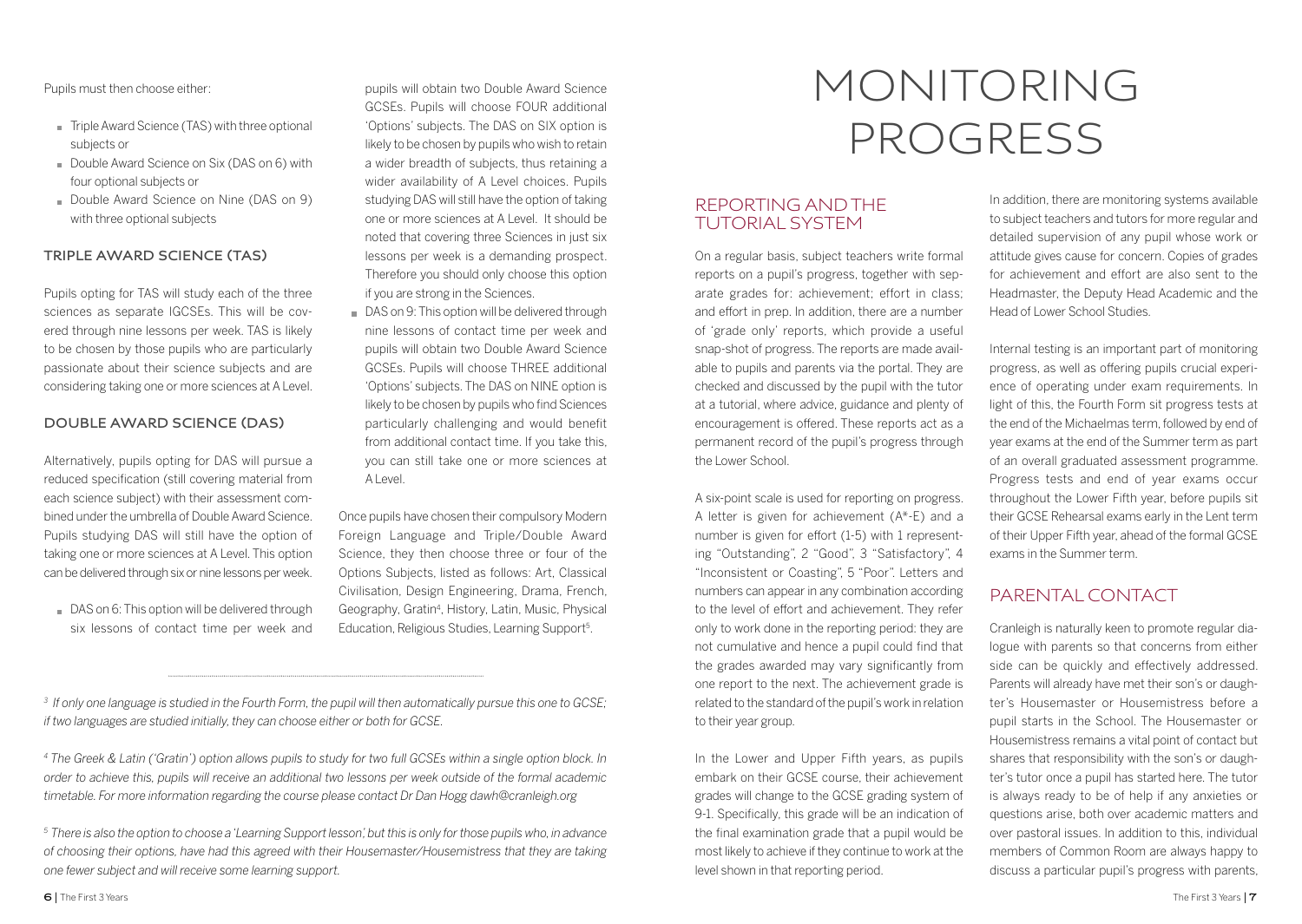and of course, consultations of a rather more formalised nature take place every year.

#### THE FOURTH AND LOWER FIFTH FORM PARENTS' **MEETINGS**

As an important part of our reporting procedure, parents of pupils are invited to a meeting with members of the teaching staff, where the details of their son's or daughter's work and, for the Fourth Form, GCSE option choices, can be more fully discussed. Pupils attend these meetings with their parents or guardian. Dates for parents' meetings are published in the calendar.

#### THE UPPER FIFTH FORM PARENTS' MEETINGS AND SIXTH FORM SUBJECT **CHOICES**

In September of the Michaelmas term, an Options Evening is held for parents of Upper Fifth Form pupils. Here, parents will hear about our Sixth Form

curriculum offering, as well as having the opportunity to attend talks given by Heads of Departments about what to expect if they were to choose that subject at A Level. No choices are made at this stage; it is purely an evening for fact-finding.

In the Lent term, a Parents' Meeting is held for parents of Upper Fifth Form pupils, shortly after the results of the Rehearsal GCSE examinations are known. The pupils also attend this occasion with their parents. The meeting is particularly concerned with A-Level choices and pupils will already have been briefed about the range of A Level courses on offer. Full information about Sixth Form courses is available in the separate booklet, *Cranleigh Sixth Form Subject Guide,* which can be obtained from the School.



### COURSE DETAILS

#### ART

Art involves not only developing visual and dexterous skills but will inspire pupils to think about ideas. It encourages creativity, experimentation and risk-taking as well as being hugely rewarding.

Studying Art in Cranleigh's Fourth Form gives pupils a chance to rethink their response to this area of the curriculum. Pupils rotate through each of the four specialist areas of painting, printmaking, 3D studies and photography, experiencing a wide range of making and problem-solving activities, including digital work on iPads. The year will help pupils build skills should they wish to take the subject at GCSE as well as allow the chance for personal expression and developing their ideas in response to different themes.

Art at GCSE builds on the knowledge and confidence that pupils will have gained in the Fourth Form. The requirement for success is not innate technical talent but an enthusiastic and positive attitude. As in other subjects, basic skills, especially drawing, are taught and learned, and with practice improved upon. The course allows pupils to develop work across a range of two and three dimensions, informed by the example of other artists, crafts-persons and designers. Skills of problem-solving and research, inventive playfulness and critical thinking are required and assessed. Ideas and studies, analysis and thoughtful reflection are all documented in workbooks and ambitious outcomes encouraged and produced. Regular study trips are made to galleries and exhibitions. Pupils are encouraged to spend extra time on their coursework projects, and to this end, two activity slots per week per year group are allocated, though they may use the studios whenever they wish.

The GCSE assessment consists of two components. The first is a personal portfolio developed over the two years through work in three of our specialist areas. The second, worth 40% of the marks, is an externally set project, the final piece of which, after almost a term of preparatory studies, has to be completed in 10 hours. All the work is then marked internally and moderated by an external examiner who views an exhibition of the work in the School.

A GCSE in Art can be the first step to a career in the UK's highly successful creative industries such as a design specialism or architecture. The GCSE is an enjoyable, informative, highly creative, personal course where pupils can achieve high standards and take great satisfaction from their achievements.

#### CLASSICAL CIVILISATION

The importance of the Classical World cannot be overestimated. The civilisations of Greece and Rome have a deep and powerful influence on the way we live today. Art and architecture, literature and theatre, politics and philosophy are some of the many areas that have been founded and shaped by the ancient world. The GCSE course provides an opportunity to learn about these civilisations in their historical setting and to explore the similarities and differences between then and now.

GCSE Classical Civilisation takes two broad themes – War and Myth – to explore the values and events of the ancient world. We move from the greatest mythological hero, Hercules, to the Battle of Actium, which was the founding moment of the modern Western world. We use written and visual sources to bring alive the societies that produced ours;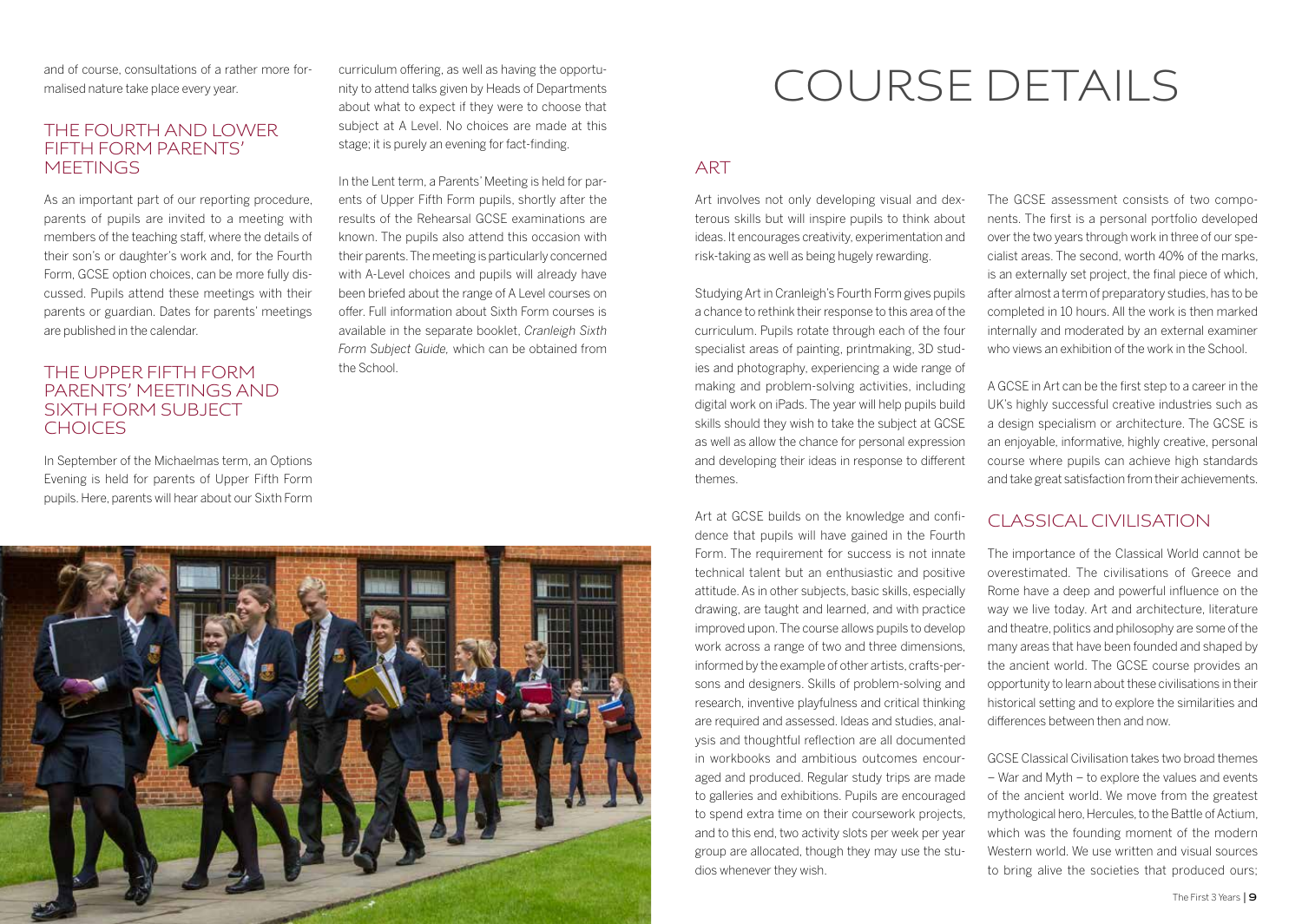societies in which we can see ourselves, and are yet horrified at the differences. The formal title of the course is OCR GCSE Classical Civilisation J199. Every year we offer a variety of trips both locally and further afield to Italy, Greece or somewhere even more exotic; we also attend plays, lectures and workshops.

#### DESIGN ENGINEERING

Designers and Engineers make our everyday lives more efficient, safe and enjoyable. Design Engineering is a subject that constantly develops and adapts to the outside world. Studying this subject will allow pupils to experience the latest cutting-edge technology as they harness the skills that keep them ahead of the curve in today's fast-moving and ever-changing society.

The Fourth Form curriculum has been designed to give pupils a broad range of experience within the subject. Pupils will develop practical modelling skills both in the workshop and electronics lab as they learn and apply the fundamental principles of the subject. Through a series of hands-on challenges, pupils will develop an understanding of mechanisms and electronics by building a number of mechanical systems, modelling and programming circuits using electronic components and Arduino's. They will learn how to program and control robots to complete a number of different challenges and put their skills to the test against the clock. CAD modelling and 3D Printing also feature in the Fourth Form curriculum allowing pupils to print their own 3D prototypes. Each year pupils will apply their new-found skills in a Design Challenge by producing working prototypes that tackle the latest problems facing society.

At GCSE we follow the OCR Design & Technology course. This course is designed to allow pupils to choose from either a Product Design or Design Engineering oriented route; whichever interests and intrigues them the most. This specification aims to assess a pupil's design and manufacturing capability whilst rewarding and recognising imagination, creativity, innovation and flair. This course develops thinking skills leading towards invention and design innovation, to design and make prototypes that solve real and relevant problems, preparing learners to become critical and creative designers, engineers and consumers of the future. Drawing on authentic design practice and contemporary technologies pupils will be able to engage in a variety of contexts to understand and appreciate the design and manufacture of existing products, making them more empathetic designers and more discriminating purchasers. Pupils will learn to deliver their thinking and design skills through iterative design processes that allow them to explore, create and evaluate, following practices and strategies used by the creative, engineering and manufacturing industries.

The course is assessed via two components; a theoretical based exam worth 50% and a practical coursework element also worth 50%. An Iterative Design Challenge forms the basis of the practical based coursework project. Each year the exam board will release a number of "design contexts" from which pupils create a solution. Typically, pupils will begin their Iterative Design Challenge in the Summer term of Lower Fifth.

#### DRAMA AND THEATRE

If pupils choose to study Drama in the Fourth Form at Cranleigh they will experience a wide range of theatrical texts and styles, as well as devising their own pieces. During the first term, pupils will explore a wide range of theatrical styles through the analysis of live theatre, students will analyse the work from the point of view of Director, Designer, and Actor. Following this we will experiment with physical theatre, looking at the work of modern theatre company Frantic Assembly and developing skills in creating expressive theatre using the body, which leads to an independent devising project that draws together the skills learned up to this point. In the Summer

term, alongside the practical work pupils will learn skills in analytical writing which will be vital if they choose the subject for GCSE and will also support their study of English Literature. This is taught through the practical exploration and analysis of a written play text.

At GCSE we follow the EDUQAS (formally WJEC) specification which includes three main areas of study. Firstly, pupils will work on a devised performance based on a theme and linked with a practitioner or genre, a variety of which are studied during the course. During this project, they will create a supporting portfolio of evidence which assesses their ability to reflect on the process of rehearsal. This portfolio can be completed as a written document or audio visually. Secondly, the pupils will work on a performance from a text in which they will be assessed on their acting or technical skill. Finally, the third unit is a written exam for which pupils will study a set text and learn to analyse the piece from a performance perspective. They will also have to reflect on live theatre seen during the course, analysing its effectiveness.

It should be noted that pupils do not have to follow an acting path for their GCSE in Drama; it is possible to learn and work with technical skills such as lighting or sound either as well as or instead of acting. Importantly, the GCSE in Drama will develop valuable life skills in face to face communication and teamwork, in addition to skills in acting/technical and analytical writing.

#### ENGLISH AND ENGLISH LITERATURE

In the Fourth Form, pupils are encouraged through the use of stimulating topics and materials to enjoy reading and writing and to develop the requisite literacy skills required for their Fifth Form studies and beyond. As with other departments at Cranleigh, we employ a system of learning by gradation in the Fourth Form and the highlight of this is the

Independent Reading Project, conducted in the Lent term, in which students respond both creatively and analytically to a book of their own choosing.

Pupils at Cranleigh sit the IGCSE qualification for both English and English Literature. Our English course is designed to be enjoyable with a serious intent; we aim to develop pupils' ability to understand and respond appropriately to, and with confidence in, what they read, hear and experience. To enable them to do this with the utmost precision, we encourage pupils to use appropriate and ambitious vocabulary, correct grammar and accurate spelling and punctuation.

The English Literature course requires Cranleighans to read and study a number of literary texts in the three main genres (novels, poetry and drama). Pupils are encouraged to enjoy reading, while also developing a deeper analytical appreciation of how literary texts work and how authors seek to shape meaning. We aim, in the process, to foster a life-long enjoyment of major authors.

The English Language IGCSE comprises one exam paper (2 hours, 15 minutes) and two written coursework essays. One coursework essay is a piece of original writing; the other is designed to assess the candidate's reading skills and is a response to two poems or short stories from a published anthology.

The English Literature course is assessed through one exam paper (2 hours) along with two pieces of coursework, one of these must be on a "Literary Heritage" text, by either William Shakespeare, Jane Austen, Charles Dickens or Nathaniel Hawthorne; the other is on a play, written after 1900.

In all three years, pupils find plenty of scope to develop their writing talents. Poetry and short story writing competitions are promoted within each class and across year groups with the aim of encouraging creativity and adventurousness. We hope that, whether students choose to pursue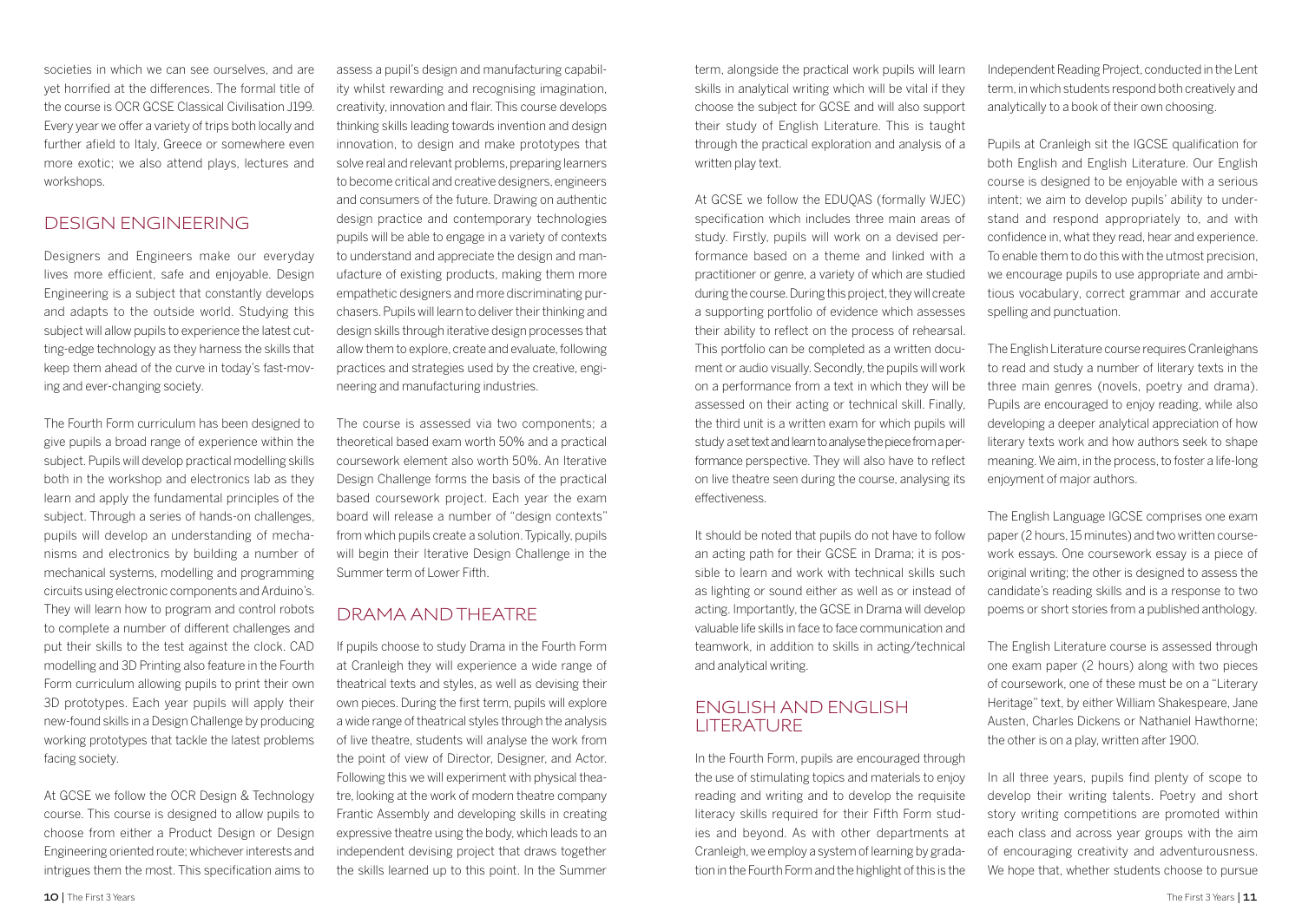English to A Level or not, they conclude their English studies at Cranleigh with a genuine interest in the written word that will remain with them throughout their life.

#### FRENCH

French is one of the world's truly global languages. A lingua franca of culture, art, cuisine, and an official language of the United Nations, the International Olympic Committee, and the International Red Cross, among others, the study of French is as relevant and rewarding today as ever.

Pupils of all abilities and levels of experience are catered for in the French Department and classes are streamed from the Fourth Form according to ability and experience. As language and communication skills become increasingly significant in the world of work, so due emphasis is placed on the acquisition of these skills in the French course, but the importance of a sound grammatical base is also stressed. Pupils are encouraged to broaden their experience of the language as much as possible through the use of different resources and materials, including the use of ICT, iPads, and trips abroad. The department intends to offer a language study trip to the South of France once every two years to pupils in the Lower Fifth and Upper Fifth. This will provide an excellent opportunity to practise the language in an authentic context.

Pupils work towards either the Edexcel IGCSE examination at the end of the Upper Fifth year. There is no coursework element and all pupils sit the terminal exam, which gives equal weighting to the listening, speaking, reading and writing skills.

#### GEOGRAPHY

Geography is about understanding the world around us and how we interact with that world. Pupils of the subject benefit from learning about how physical and human environments interact, how their lives are connected with other people and places, and why and how the world's landscapes and societies are changing in the early part of the 21st century. They also develop skills essential to modern life, such as independent and team working outside the classroom, using ICT, and analysing and interpreting a wide variety of different data sources, as well as developing a sense of social and environmental responsibility.

In the Fourth Form, pupils are introduced to geographical processes and skills through a new curriculum with a focus on geography through enquiry linked to relevant issues of our times. The course includes questions such as, 'Why are some countries rich and others poor?'; 'Should Antarctica be protected?'; and 'Is globalisation always for the best?' In addition, pupils will be introduced to a number of digital skills including GIS which will greatly aid their ability to study the geographical world independently, and help prepare them for GCSE studies. Finally, pupils will be able to express their developing skills through an independent project on a geographical issue of their choice.

In the Fifth Form, pupils will study the Edexcel IGCSE course. This course retains a core of traditional geographical content, and also offers opportunities for pupils to study contemporary themes and events which will enable them to relate their learning to the world they live in, and to the events they experience. Our aim is for pupils to gain a clear overall view of the world in the 21st century. We also seek to provide a foundation for those who intend to continue to study the subject to a higher level.

The IGCSE course is examined through two exam papers. The Physical Geography paper uses natural hazards and coastal landscapes to examine natural processes, their consequences for people the impact of people on such landscapes, and the need for this impact to be carefully managed. The Human Geography paper is concerned with themes central to many contemporary issues: changing urban environments, economic change and its effect on resource use, climate change and its impacts on ecosystems and people. Fieldwork is central to geographical understanding and all pupils will visit a range of locations such as Swanage on the South Dorset coast. These visits will develop the ability of pupils to analytically reflect upon fieldwork conducted throughout the course, aiding them to develop evaluative skills through answering questions based on fieldwork experiences in both exam papers.

#### GREEK

We are delighted to offer Fourth Form Beginners' Greek on timetable as preparation for our well-established and successful GCSE Gratin (Greek + Latin) course. This rigorous and intensive course will appeal to pupils with a genuine interest in languages, and is an excellent way for other pupils to distinguish themselves in their university applications. The subject usually suits those who already enjoy Latin, but as a beginners' course, this challenging and rewarding subject is available to all who might consider pursuing it to GCSE. The structure of the OCR Classical Greek syllabus is exactly the same as for Latin. Pupils have the opportunity to learn a language that has long been considered the pinnacle of intellectual achievement, reading some of the authors that have come down to us from the Greeks, including Homer, who sang about the Trojan War, Herodotus, the first ever historian, and the great tragedians.

To choose Greek in the Fourth Form, pupils select it as one of their three optional subjects in the same block as Art, Design Engineering, Drama, French and Music.

To choose Greek in the Fifth Form, pupils select 'Gratin' in their option block. The Greek lessons are provided off-timetable and constitute an extra GCSE.

*Please note that the provision of Greek in the Fourth and Fifth Forms will depend on the number of pupils choosing this option, alongside constraints on the timetable. We will do our best to arrange this, but if we can't, then those pupils who would have chosen Gratin in the Fifth Form will do Latin on its own instead.*

#### **HISTORY**

In the History Department, we aim to foster a lively and life-long interest in the study of the past through a range of predominantly modern topics and enthusiastic teaching.

In the Fourth Form pupils study a course that examines the growth of the British Empire and its colonies in America. We consider the importance of slavery in the growth of this empire and the foundation of the United States. This work culminates in a project, based on extensive individual work, completed after Christmas. In the final part of the year, we begin the IGCSE course, studying the 'Causes and Course of the First World War'. To accompany the teaching of this vitally important period, we run a trip to the Somme battlefield over Easter.

At IGCSE level we follow the Edexcel (9-1) Specification, which offers a wide range of excellent topics, and which we begin to teach in the Fourth Form. This course provides the advantages of being both broad and challenging for the brighter pupils, and yet stimulating and accessible to all our pupils. We currently study the Causes and Course of the First World War; the Weimar Republic and Hitler's Germany, 1918-45; the Cold War, 1943-72; and China in the twentieth century. Every other year we run a trip to Berlin — a site of such vital importance in twentieth-century history — open to all our IGCSE pupils.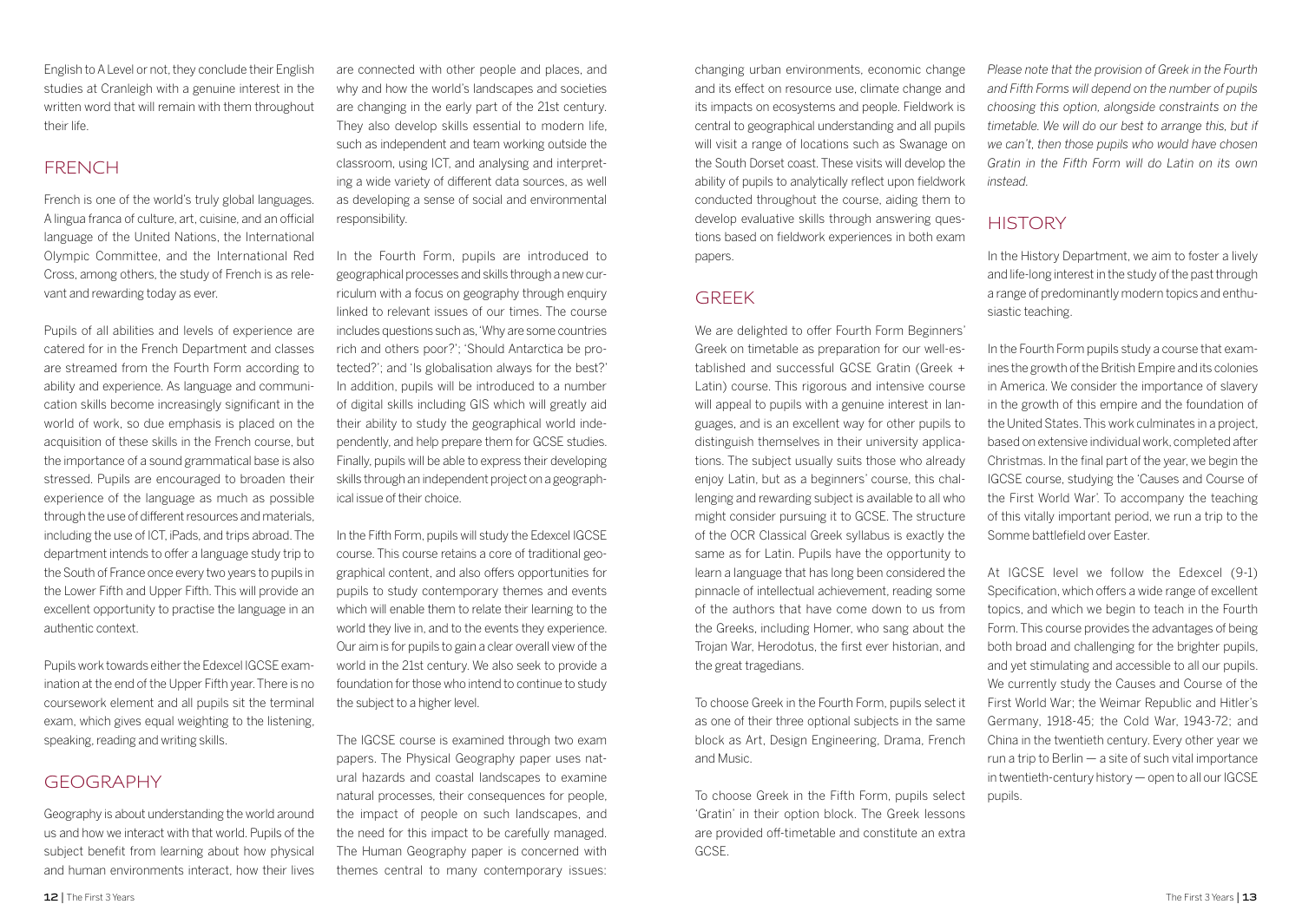#### LATIN

Latin is available to those who have studied it before coming to Cranleigh.

The study of Latin remains a bedrock for many contemporary subjects, both linguistic and cultural. The department pursues both strands of the subject in Lower School teaching. In the Fourth Form pupils follow a course designed specifically for Cranleighans. The course philosophy is based on learning Latin by the reading of entertaining stories, which means that learning grammar can be straightforward and enjoyable. Interspersed with the stories are short, clear grammar exercises and also interesting sections on the history, society and culture of the Roman world. Besides that of developing a linguistic competence, one of our key aims is for pupils to appreciate the differences and similarities between the Romans and ourselves.

On the GCSE course, we study Roman literature in the original Latin, such as the poetry of Horace, Catullus, Ovid and Virgil, and selections of prose from Pliny, Sallust, Cicero, and Tacitus. We may read about subjects as diverse as the eruption of Mt Vesuvius, the rebellion of Boudicca, the last stand of the Druids, the murder of the Empress Messalina or the love affairs of the poet Catullus. These activities combine well to develop sophisticated literary, historical and linguistic skills in our pupils.

There is no coursework. The GCSE exam itself comprises papers testing unseen translation, unseen comprehension, as well as the candidate's knowledge and understanding of prose and verse set texts – there is also the opportunity to focus on key aspects of Roman Life, History and Culture. The course, in general, is intellectually very stimulating, often challenging but always rewarding, and helps develop extremely important 'thinking' skills in our pupils. Every year we offer a variety of trips both locally and further afield to Italy or Greece, as well as attending plays, lectures and workshops.

#### MATHEMATICS

The aim of Cranleigh Mathematics Department is a simple one: to realise the full mathematical potential of each pupil, whilst giving them the firm foundations and the confidence to use Maths across the school curriculum and beyond.

Mathematics has a vital place in the culture of the School. It is a core subject in the Lower School. with all pupils taking the Edexcel IGCSE Higher Tier paper at the end of the Upper Fifth. Pupils are set according to ability in Maths, and the setting of each pupil is regularly reviewed over their first three years. In conjunction with the SEN department, we offer support to those who find Maths more challenging, aiming to build confidence and foster a 'can do' approach to the subject. Regular drop-in clinics are held allowing pupils the opportunity to come for additional help throughout the week. We aim to help pupils at every level pursue understanding and enjoyment of the subject.

Our emphasis is on mathematical enrichment as opposed to acceleration, especially for the most able pupils. To this end, no pupils take the IGCSE early, but we do explore a variety of topics which are not in the syllabus, we enter many of our pupils for the UKMT competitions, and aim to see our top pupils reach Sixth Form level understanding of the IGCSE topics.

Rather than rushing through the syllabus, we aim to see every pupil:

- Deepen their conceptual understanding: By contextualising topics, approaching them from a wide range of angles, learning through enquiry when appropriate, and questioning everything. We aim to teach for understanding, not for rote learning.
- Become fluent in key skills: From mental arithmetic to percentages, and basic algebra to graphing, there are a number of skills that

are vital for general life, supporting other school subjects, and to excel in Maths itself. Through regular targeted practice, we aim for every pupil to develop fluency in the key skills.

- Develop the clarity of their communication: Communication, both on paper and verbally, is a vital skill. By focusing on the process of solving mathematical problems, and by aiming to communicate this process as rigorously yet succinctly as possible, we aim to see every pupil become progressively clearer in their communication.
- Learn to problem solve: By teaching logic, simplification of problems, pattern spotting and visualisation techniques, we aim to equip every pupil with a 'toolbox' for problemsolving, with which they can confidently tackle unfamiliar problems.

Beyond IGCSE, Maths is consistently a hugely popular subject with around a third of the current Upper Fifth Form having opted to continue their Maths studies into the Sixth Form. In the Sixth Form pupils study the Edexcel A Level course, with the option of the Edexcel A Level Further Maths course for the strongest mathematicians who wish to go much deeper into the subject.

#### MUSIC

Music is a subject which develops a wide variety of skills, both academic and practical, that have a great impact on wider academic development in terms of the acquisition of analytical and problem-solving expertise. The subject also enhances talented pupils' team-working skills as well as their creative proficiency and abilities as confident and communicative performers. The broadly-based Fourth Form course caters for pupils of diverse musical and academic abilities whilst offering a rounded introduction to musical history, composition and performance across a wide range of styles.

The GCSE course (Edexcel specification) builds

on the techniques studied in the Fourth Form in a more detailed manner and the course is taught and examined in three distinct strands: Performing (a portfolio of solo and ensemble performances created during the course), Composition (the chance for pupils to create two original compositions) and Listening and Appraising (a written examination focusing on identification of musical techniques, dictation and composition of short essays based on set works and unfamiliar music). The Listening and Appraising course is based on four areas of study: Instrumental Music 1700-1820, Vocal Music, Music for Stage and Screen and Fusions.

It is essential that pupils embarking on the GCSE course are able to play one or more instruments to at least the standard of ABRSM Grade 4 and it is of paramount importance that pupils following the course are keen to explore a wide variety of music, some of which will undoubtedly lie outside their personal tastes and experiences.

#### PHYSICAL EDUCATION

Pupils at Cranleigh have the opportunity to choose a GCSE in Physical Education (PE), which provides an exciting combination of physical performance and academic challenge. They will be following the OCR course which has a 60% - 40% split between theory and practical assessment. The course will equip pupils with the knowledge, understanding and skills to develop their own performance in sport, as well as developing their understanding of socio-cultural influences on participation in sport and the benefits of physical activity to health, fitness and well-being. GCSE PE includes the compulsory study of: Applied Anatomy and Physiology, Physical Training, Sports Psychology, Socio-cultural Influences, and Health, Fitness and Wellbeing. The pupils will perform, and then through academic study, learn how to improve their performance through the application of the theory. They will learn the reasons why athletes do certain things in sport and why some out-perform others, both mentally and physically. They will also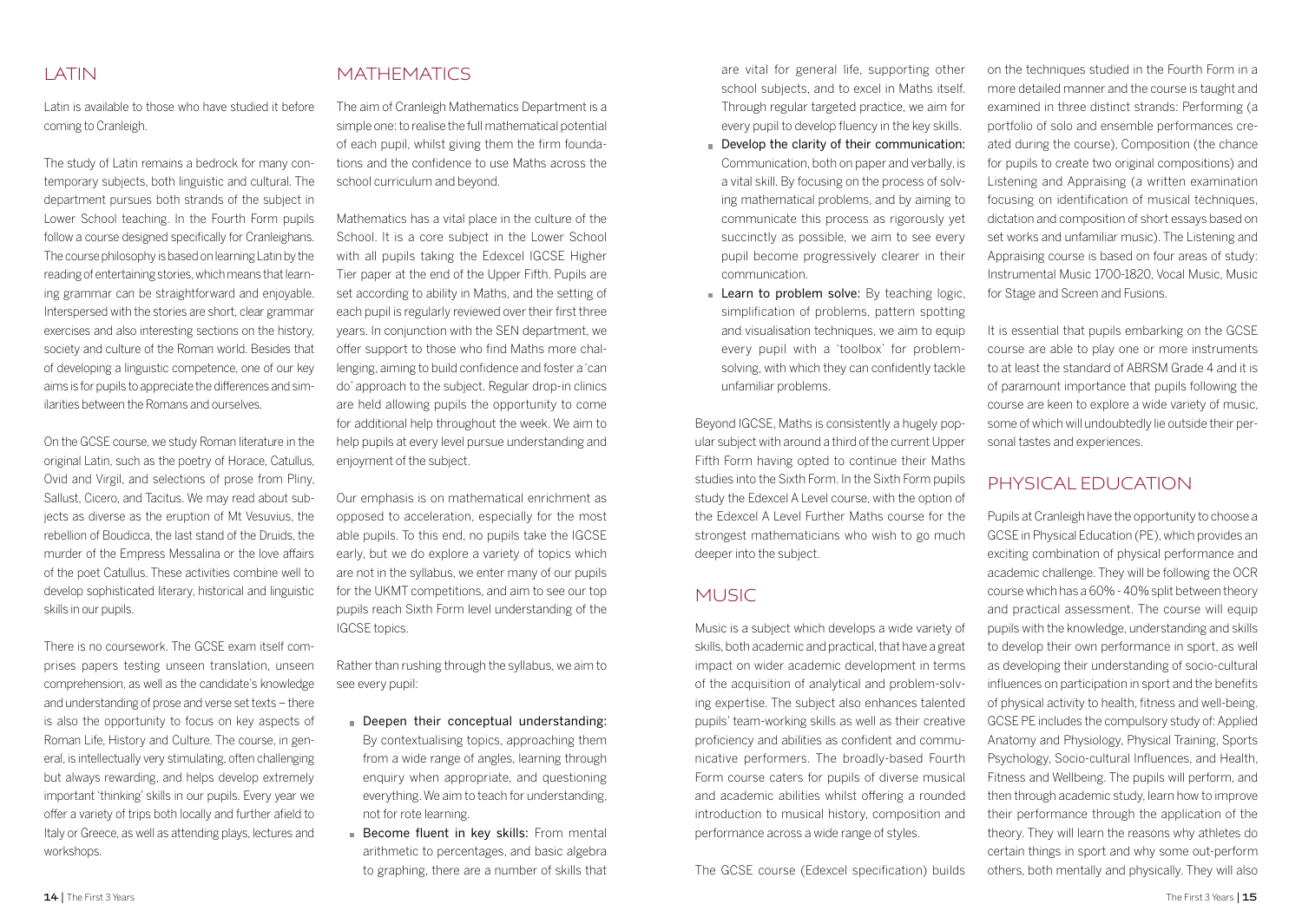delve into the ethical considerations behind the use of drugs in sport and gain an understanding of the consequences of inactivity and poor diet.

Alongside the theory are the practical skills of PE, which are examined via the Non-Exam Assessment (NEA) component. Here pupils will perform in three different sports, as well as completing an analysis and evaluation task which culminates in the pupils preparing an action plan to improve their skills and fitness levels.

The GCSE PE course is ideal for pupils who want to go on to study A Level Physical Education or BTEC Extended Certificate in Sport (equivalent to one A Level), and/or move on into higher education, or any career for which an understanding of the human body or human behaviour is desirable.

#### RELIGION AND PHILOSOPHY

In today's world it is vital that pupils have an opportunity to consider spiritual and moral issues. They will be encouraged to explore the fundamental questions of faith and life, and to develop an understanding and appreciation of religious and cultural diversity.

In the Fourth Form, pupils will have an introduction to the GCSE course by studying Theme D (Religion, Peace and Conflict) which focuses primarily on pacifism and just war theory and touches on weapons of mass destruction, different forms of protest, the effects of war, forgiveness and reconciliation. They then consider the more philosophical Theme C which covers the traditional arguments for and against the existence of God. Finally, they will be exposed to the historical Jesus of Nazareth and attempt to understand the politics and history of first century Judea. Time permitting, we may look at Buddhism, which is an excellent gateway to discussing philosophical issues such as the nature of reality and life after death.

In the GCSE years, pupils study two religions in more depth: Christianity and Islam, and apply these to contemporary philosophical and ethical issues including medical ethics (abortion and euthanasia), crime and punishment, war and peace, and issues surrounding equality and religious freedom. Nonreligious views are also considered. This is a great opportunity for pupils to engage in current debates and further their study of religion, philosophy and ethics. We follow the AQA Religious Studies A **Specification** 

#### THE SCIENCES (DAS/TAS)

The Edexcel International IGCSE is an interesting and inspiring modern specification, suitable both for those for whom it is a final qualification in the subject and those who require a sound foundation for further study. The linear courses (available as the three separate sciences or as a combined subject termed 'Double Award') are taught by subject specialists. They have a comprehensive and detailed content, which is both contemporary and relevant.

For GCSE pupils must choose either:

- Triple Award Science (TAS) with three optional subjects or
- Double Award Science on Six (DAS on 6) with four optional subjects or
- Double Award Science on Nine (DAS on 9) with three optional subjects

Please note that each of these courses allow entry to study any of the three sciences at A Level, although following the DAS course may necessitate some extra work to be carried out over the summer prior to starting the Sixth Form.

See page 6 for more guidance on selecting Science options in the Lower and Upper Fifth forms.

Biology is the science of life so, whatever your ambitions in Science, everyone will be able to relate to much of the material in the IGCSE course. We begin in Fourth Form with a re-introduction to cells and the variety of life on Earth, before considering the fundamental biochemistry of respiration and digestion, set against the backdrop of a detailed exploration of the respiratory and digestive systems. In the Lower Fifth, plant anatomy and physiology give plenty of opportunities for practical work before we switch focus back to humans, with an in-depth look at the excretory and circulatory systems. A concluding section on ecology and human impacts on the environment provides a thought-provoking insight into the state of our planet. The Upper Fifth course is largely based around reproduction and patterns of inheritance, concluding with a brief exploration of biotechnological advances, which includes genetic modification and food production in the 21st Century.

Chemistry touches everything we do; from smartphones to lifesaving vaccines and the processes that sustain life, they all involve chemical reactions. A pupil's journey begins in the Fourth Form where they discover the fundamental principles underlying Chemistry including atomic structure, bonding and the elements of the Periodic Table. In the Lower Fifth, we move onto investigating the rates of reactions, quantitative chemistry, energy transfer in reactions and the Reactivity Series. The Upper Fifth introduces Organic Chemistry providing an insight into the use of finite resources such as crude oil and the impact of plastics on the environment. Practical work brings to life the theoretical side of chemistry, which delivers an appreciation of scientific method through experimentation and allows the pupils to acquire key laboratory skills. The IGCSE Chemistry course provides a sound appreciation of this science and, through its study, enables pupils to explain and understand concepts from first principles. It also provides an excellent grounding for the transition to studying Chemistry at A Level.

Physics is the science that tries to explain the effects of the Universe around us and how the components within it interact with each other. In the Fourth Form we introduce the key topics that are needed for the IGCSE course. Starting with a review of the properties of waves we move into the electromagnetic spectrum and the uses of it. We follow this with an introduction to forces as well as looking at how magnetic fields interact. The year is then finished off with energy transfers and an extended project on different energy resources.

The Lower Fifth brings the formal start of the IGCSE course. The energy topic is completed after which we move onto electrical circuits, radioactivity and linear motion, finishing the year with a more in depth look into wave behaviour. In the Upper Fifth we study electromagnetism and the electromotive force, astrophysics and finish the course with the Gas laws. The IGCSE is a broad and interesting course that serves as a good grounding for future studies in Physics, a wide range of skills are developed throughout and there are many opportunities to develop ideas beyond the scope of the specification.

#### **SPANISH**

Spanish is a global language with nearly 500 million native speakers. It is the world's second-most spoken native language, and the world's fourthmost spoken language overall.

As Spanish is increasingly offered by prep schools, we cater for both those who have studied Spanish before, and those who have no experience of the language.

We work towards the AQA GCSE Spanish examination in the Lower and Upper Fifth. In the Lower Fifth, pupils move swiftly through the tenses of the indicative mood whilst acquiring a broad vocabulary knowledge on a range of topic areas. Due focus is given to preparation for GCSE style written work, and pupils undergo speaking activities and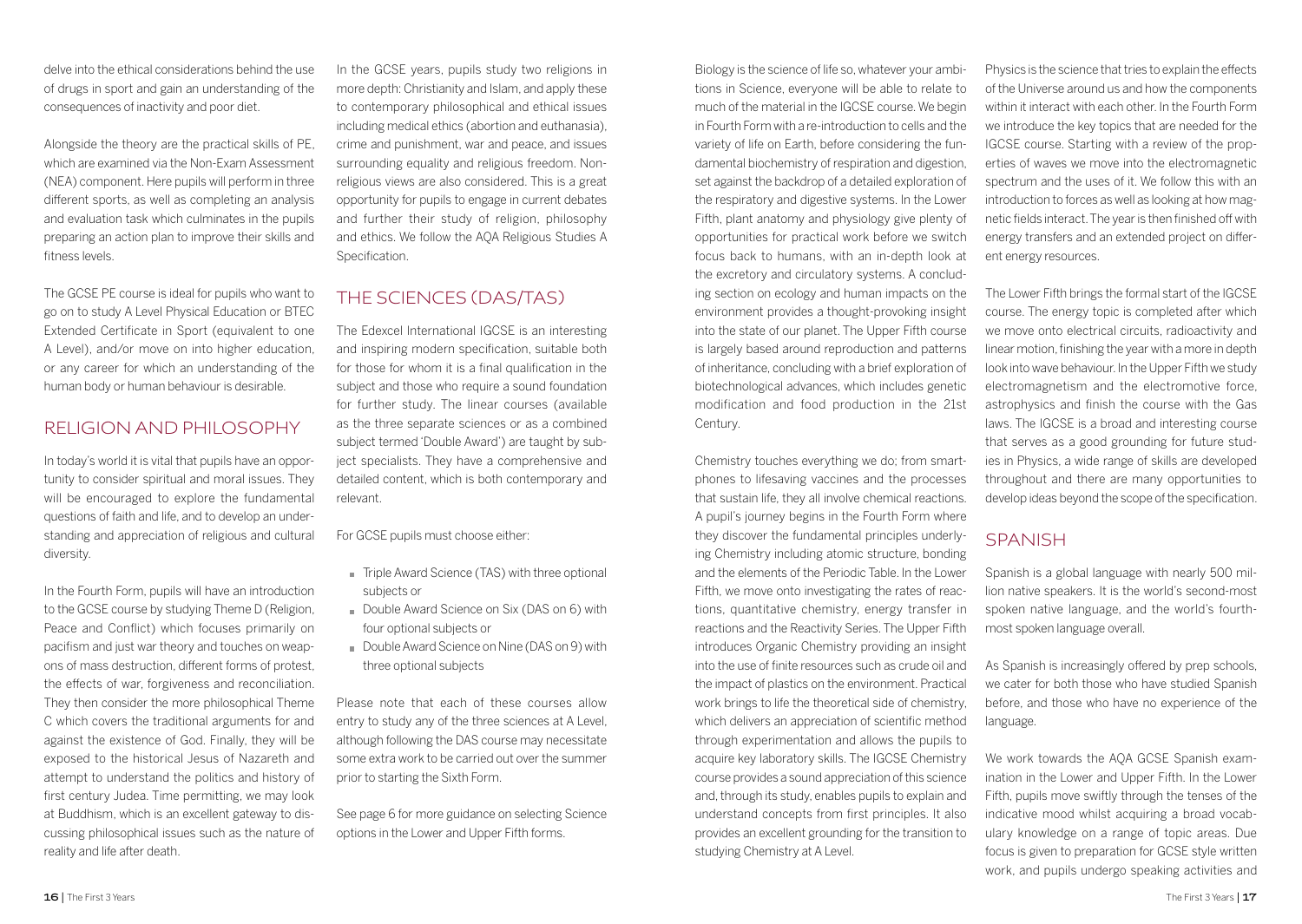assignments in class from the outset to prepare them for their oral examination. In the Upper Fifth, the final GCSE topic areas are completed shortly after the January Rehearsal examinations, and the focus shifts to grammatical range and accuracy, with top sets studying complex aspects of grammar, both to enable them to excel at GCSE and as preparation for the Sixth Form.

The department hopes to continue with the biennial Spanish trip to Madrid to enable students to practise speaking the language and expand their knowledge of Spanish culture.

# SCHOOL CERTIFICATE IN PHILOSOPHY

To encourage Lower School pupils to develop their critical thinking skills and appreciation of ethical and philosophical issues, Cranleigh offers a programme of philosophical inquiry and project work. The purpose of the programme is to introduce central philosophical topics, such as knowledge, truth, right and wrong. Through lessons and debates, pupils learn how to think critically about these important topics and begin to develop their own ideas.

The programme runs during the Lower Fifth year leading into research work that requires pupils to plan, research, develop and review a project with a title of their own choosing. Pupils are expected to pick titles which reflect themes studied during the philosophy programme and develop these in greater depth. Pupils will be taught valuable techniques for independent learning, critical thinking and project management.

On completion of the project, students can submit their work for the School Certificate in Philosophy, a qualification developed by Cranleigh in association with the New College of the Humanities in London.

Sample titles:

- Should lifestyles be changed in order to save the planet?
- $What$  is art?
- Are the colours we perceive real?
- $What$  is time?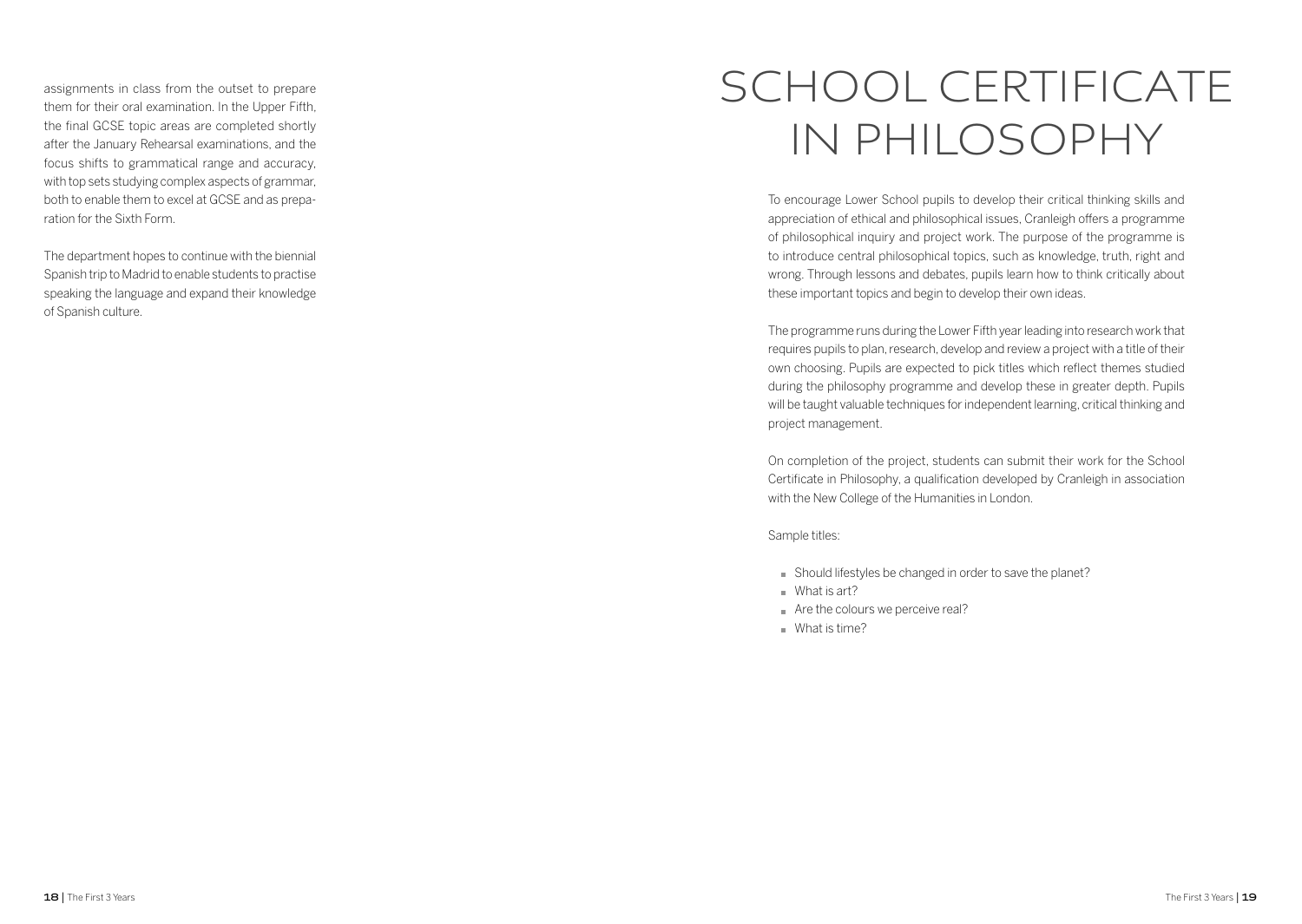# CRANLEIGH FUTURES

Cranleigh Futures is an integral part of the PSHEE curriculum and tutor time. Pupils are inspired, excited, educated and prepared for the world of work during their time at Cranleigh.

During the Fourth Form, pupils focus on exploring attitudes and aptitudes to work, through careers support websites, helping them to generate careers ideas and subject choices for GCSEs. They are introduced to the idea of employability skills through a fun activity afternoon.

Towards the end of the year, the Lower Fifth pupils complete the Morrisby Online Aptitude test and have a one to one discussion about their future aspi rations and ambitions with the Futures Department to help support their career research. This is an opportunity for them to reflect on who they are, skills that they want to develop and where their skills and interests could take them.

During the Upper Fifth, the pupils continue to make good use of the online careers websites, beginning to understand the route that they need to take and the A Level subjects required for their journey. They are supported by their tutor and the Futures Department. All pupils explore a wide variety of careers at the Careers Fair, where they select short talks to listen to, from parents, Old Cranleighans and outside speakers. All pupils are encouraged to take part in a week's work experience at the end of the Summer term. This gives them the opportunity to find out first hand what their chosen career is really like and enables them to develop their employability skills. Pupils are always supported with researching and finding placements along with advice about how to write a CV. Professionals Suppers take place during the year to which the Upper Fifth are invited to attend and meet with people from industry.

Parents, Old Cranleighans and outside speakers regularly visit the school to give talks about different careers, subjects and universities. Facebook, Twitter and emails are regularly used to inform pupils and parents about current events and employment trends. The Futures room is always open with computers available and literature to explore, with staff and tutors ready to support and guide the pupils with their future thinking.

### PSHEE (PERSONAL, SOCIAL, HEALTH & ECONOMIC EDUCATION)

Our aim is to promote the happiness and well-being of all our pupils. PSHEE is delivered through lectures or small group discussions and delivered by some of our most experiences pastoral staff, as well as lectures delivered by specialists in the various areas of study. PSHEE helps to provide a proactive and preventative strand to Cranleigh's pastoral care. Our goal is to encourage pupils and provide a sufficient understanding to develop as rounded, fulfilled individuals and as responsible citizens. Our programme is varied and sensitive to changing social pressures and individual needs.

### LOWER SCHOOL PSHEE

Each week the Fourth Form, Lower Fifth and Upper Fifth meet for 40 minutes with their tutor for regular teaching of the PSHEE topics. The teaching pro gramme is arranged according to six strands; Mental Health, Physical Health, Social Health, Personal Development, Future Health and Citizenship. Through these strands a wide range of subjects and issues are covered including: rela tionships, alcohol awareness, diversity, healthy lifestyles, financial education, safe use of technology, bullying, body image, drugs and depression to name just a few. Many of these topics are introduced by subject specialists and then, in the following weeks, discussed and developed in the tutorials. Recent speakers have included; Aric Sigman on the differences in sexual psychology of boys and girls, Bob Tait on drugs education, Alex Holmes on Bullying, The company "It Happens" on Digital Relationships, James Shone and Dick Moore on mental and emotional health and Amy Forbes-Robertson on relationships.

#### PARENTAL INVOLVEMENT

As part of our PSHEE programme, we seek to build a positive working partner ship with the parent body so that the pupils receive consistent messages in our ever-changing culture. Therefore, as part of the PSHEE programme, there are lectures designed to encourage this partnership. During the Fourth, Fifth and Upper Fifth years we invite parents to attend presentations about the dangers of technology, drugs and relationships, and mental and emotional health. These lectures aim to cover some of the key points that are being taught to the pupils and help the parent body to remain up-to-date with the issues in our current teenage culture whilst gaining an insight into some of the dangers facing young adults today.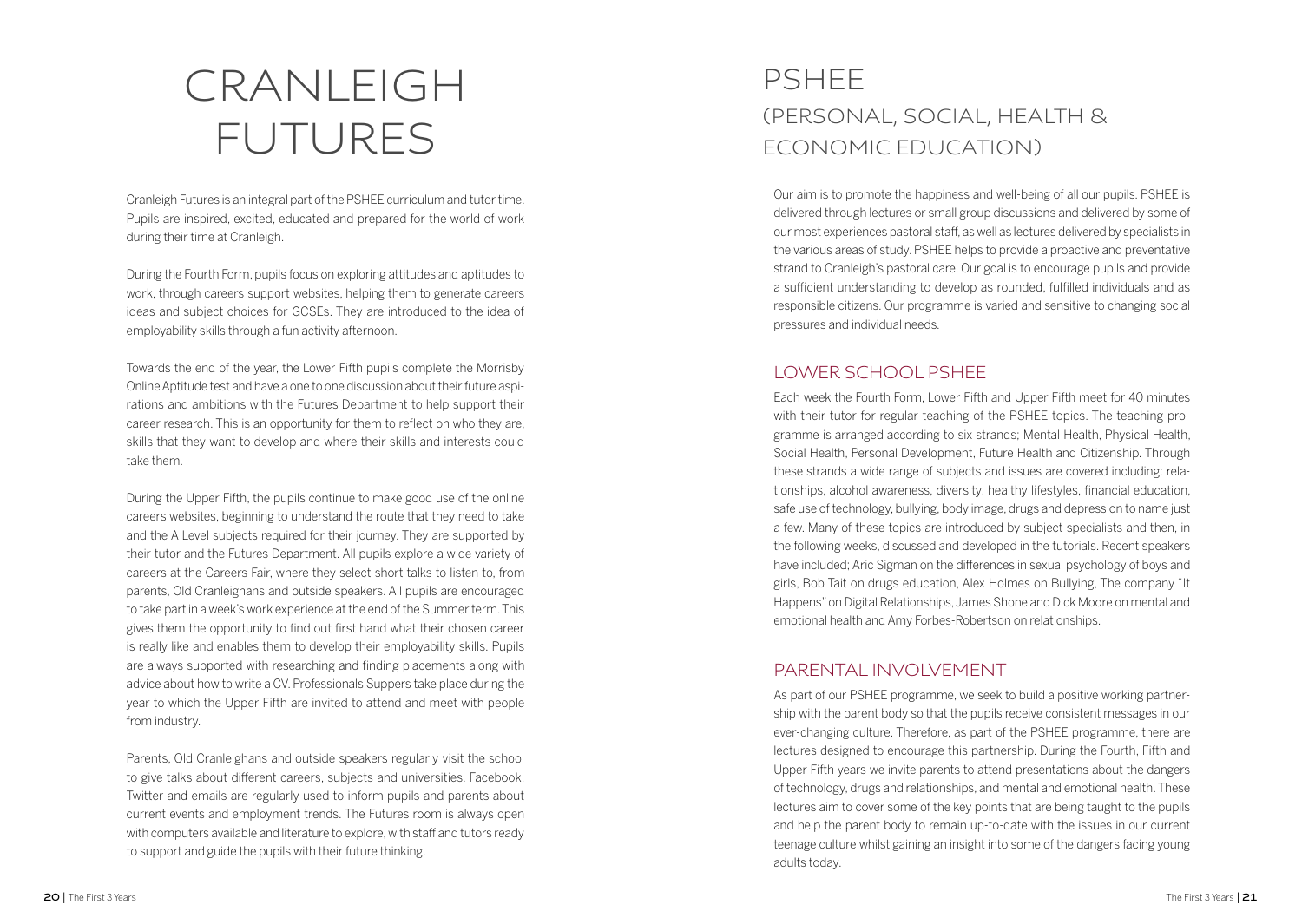### ACADEMIC RESPONSIBILITIES AT CRANLEIGH

| Deputy Head Academic            |
|---------------------------------|
| Head of Academic Administration |
| Head of Lower School Studies    |
| Senior Examinations Officer     |
| <b>Futures</b>                  |
| PSHEE (Lower School)            |
| Head of University Applications |

Mr D.R. Boggitt Mr T.R. Fearn Mr J. Bartlett Mrs H. Pullen Mrs A.F. Reader Mr M.P.D. Emley & Mrs K.J. Flack Mr G.J.N. Neill

#### **HEADS OF DEPARTMENT**

| Art                                             | Mr J.P. Nairne      |  |
|-------------------------------------------------|---------------------|--|
| <b>Biology</b>                                  | Mr F.P.A. Laughton  |  |
| Chemistry                                       | Mr E.J.E. Peerless  |  |
| Classics (Latin, Classical Civilisation, Greek) | Dr D.A.W. Hogg      |  |
| Design Engineering                              | Mr J.J. Taylor      |  |
| Drama                                           | Mr J. Scott         |  |
| English                                         | Mr G.J.N. Neill     |  |
| French                                          | Mr A.D. Robinson    |  |
| Geography                                       | Mr R.A.C. Williams  |  |
| History                                         | Mr A.S.J. Rothwell  |  |
| <b>Mathematics</b>                              | Mr S. G. Ouinn      |  |
| <b>Music</b>                                    | Mr R.J.Saxel        |  |
| Physics                                         | Mr R.M.Hardy        |  |
| Religion and Philosophy                         | Mr B. P. Hopcroft   |  |
| Spanish and Modern Languages                    | Miss P.E. Henderson |  |